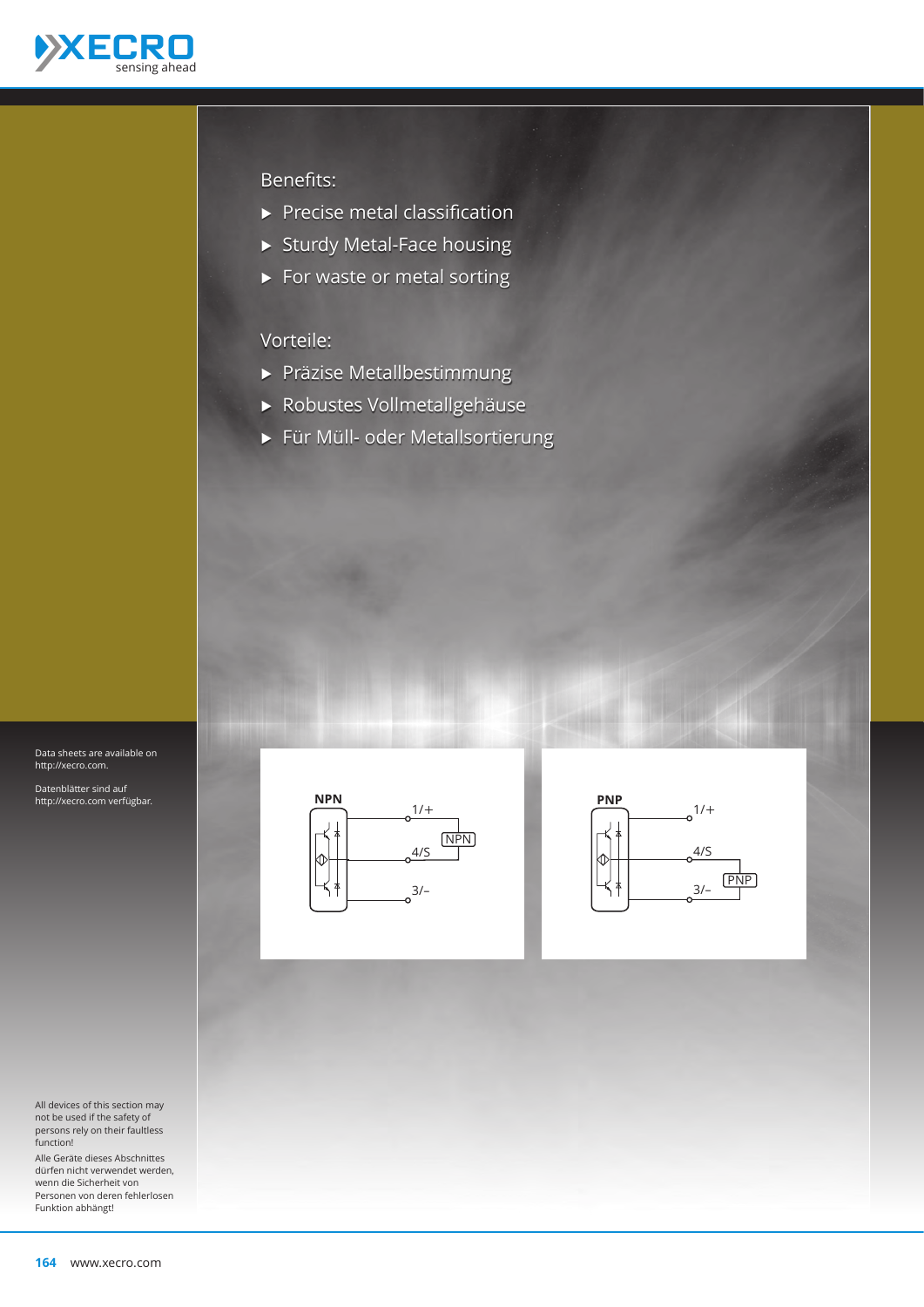## Inductive Sensors 3-Wire DC Ferrous|Non-Ferrous Detection

The sensors of the Ferrous|Non-Ferrous Series from XECRO are derived of our sturdy Metal-Face Housing Series spezialized to work with ferrous or non-ferrous metals in order to classify precisely metals.

Die Sensoren der Eisenmetall-|Nichteisenmetall-Baureihe von XECRO gehen aus der Vollmetallgehäuse-Baureihe hervor und sind spezialisiert auf Eisenmetalle oder Nichteisenmetalle, um Metalle präzise zu klassifizieren.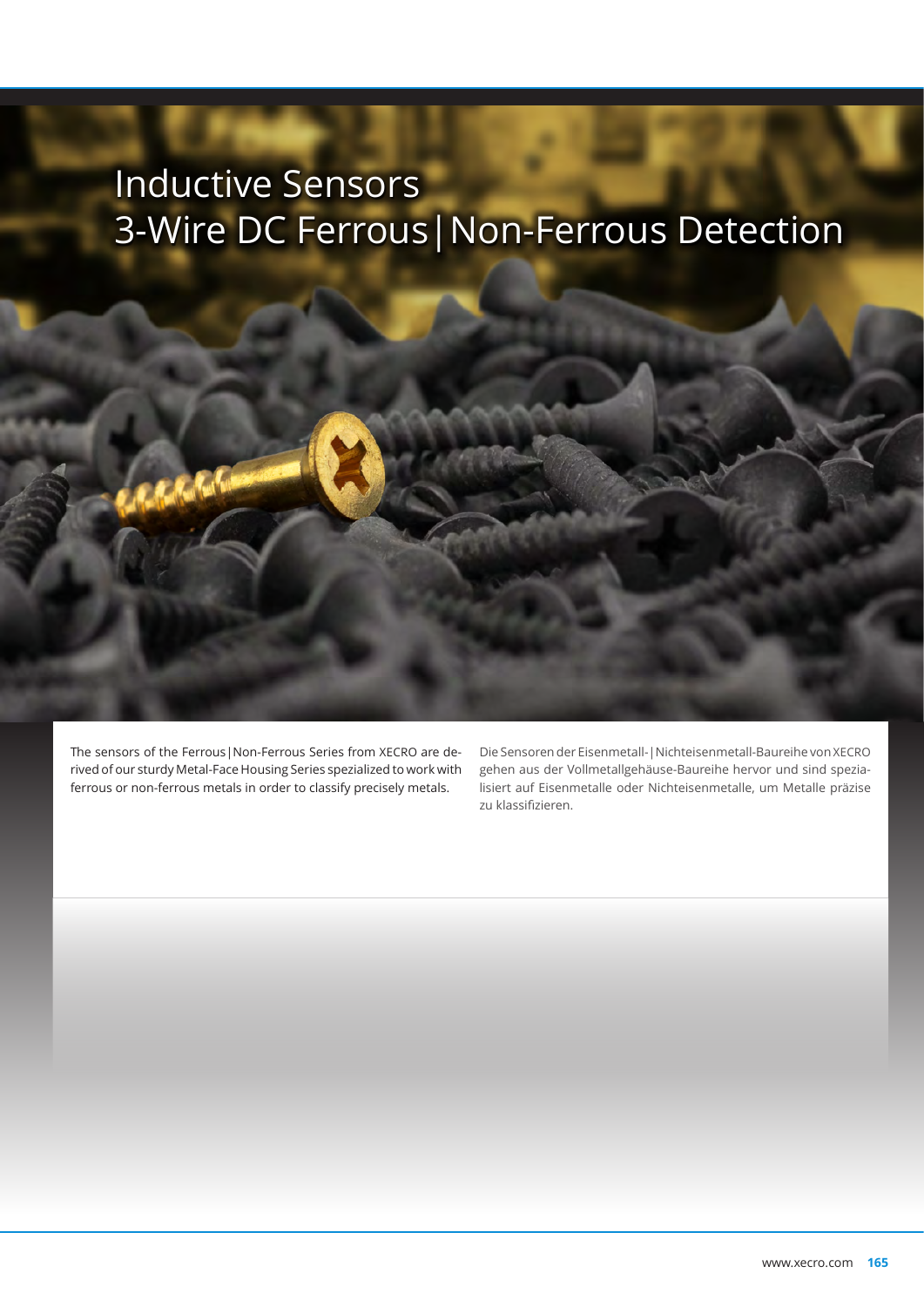

## Inductive Proximity Switch **3-Wire DC Ferrous| Non-Ferrous Detection**

Induktive Näherungsschalter **3-Leiter DC Eisenmetall-| Nichteisenmetall-Erkennung**



 $M12\times1$ 

| Sensing distance $S_n$      | Schaltabstand $S_n$    | 2 mm                          |                  | 2 mm                          |                  | 4 mm                          |                  |
|-----------------------------|------------------------|-------------------------------|------------------|-------------------------------|------------------|-------------------------------|------------------|
| Operating voltage           | Betriebsspannung       | 1030 $V_{DC}$                 |                  | 1030 $V_{DC}$                 |                  | 1030 $V_{DC}$                 |                  |
| Reverse polarity protection | Verpolungsschutz       | built-in                      | integriert       | built-in                      | integriert       | built-in                      | integriert       |
| Current consumption         | Stromverbrauch         | $< 8$ mA                      |                  | $<8$ mA                       |                  | $< 8$ mA                      |                  |
| Current load capability     | Ausgangsbelastbarkeit  | 200 mA                        |                  | 200 mA                        |                  | 200 mA                        |                  |
| Short circuit protection    | Kurzschlussschutz      | built-in                      | integriert       | built-in                      | integriert       | built-in                      | integriert       |
| Voltage drop                | Spannungsabfall        | $<$ 1.5 V @ 200 mA            |                  | $<$ 1.5 V @ 200 mA            |                  | $<$ 1.5 V @ 200 mA            |                  |
| Switching frequency         | Schaltfrequenz         | 2000 Hz                       |                  | 2000 Hz                       |                  | 2000 Hz                       |                  |
| <b>Reduction factors</b>    | Reduktionsfaktoren     | Alu 0.45 · Brs 0.50 · SS 0.85 |                  | Alu 0.45 · Brs 0.50 · SS 0.85 |                  | Alu 0.45 · Brs 0.50 · SS 0.85 |                  |
| Operating temperature       | Betriebstemperatur     | $-25+75$ °C                   |                  | $-25+75$ °C                   |                  | $-25+75$ °C                   |                  |
| Protection class            | Schutzklasse           | IP69k, IP67 connector         |                  | IP69k, IP67 connector         |                  | IP69k, IP67 connector         |                  |
| Sensing face material       | Sensorflächenwerkstoff | SS304                         | V <sub>2</sub> A | SS304                         | V <sub>2</sub> A | SS304                         | V <sub>2</sub> A |
| Housing material            | Gehäusewerkstoff       | SS304                         | V2A              | SS304                         | V <sub>2</sub> A | SS304                         | V <sub>2</sub> A |
| Switching indicator         | Schaltanzeige          | built-in                      | integriert       | built-in                      | integriert       | built-in                      | integriert       |
| Connection                  | Anschluss              | PVC, ultra-flex               |                  | Stecker M12<br>conn. M12      |                  | PVC, ultra-flex               |                  |
| Article code Fe PNP, NO     | Ferrous $\angle$       | IFE12-S2PO50-A2P              |                  | IFE12-S2PO68-A12              |                  | IFE12-N4PO50-A2P              |                  |
| Article code Fe PNP, NC     | Ferrous $\chi$         | IFE12-S2PC50-A2P              |                  | IFE12-S2PC68-A12              |                  | IFE12-N4PC50-A2P              |                  |
| Article code Fe NPN, NO     | Ferrous $\angle$       | IFE12-S2NO50-A2P              |                  | IFE12-S2NO68-A12              |                  | IFE12-N4NO50-A2P              |                  |
| Article code Fe NPN, NC     | Ferrous $\chi$         | IFE12-S2NC50-A2P              |                  | IFE12-S2NC68-A12              |                  | IFE12-N4NC50-A2P              |                  |
| Article code NFe PNP, NO    | Non-ferrous $\angle$   | INF12-S2PO50-A2P              |                  | INF12-S2PO68-A12              |                  | INF12-N4PO50-A2P              |                  |
| Article code NFe PNP, NC    | Non-ferrous $\chi$     | INF12-S2PC50-A2P              |                  | INF12-S2PC68-A12              |                  | INF12-N4PC50-A2P              |                  |
| Article code NFe NPN, NO    | Non-ferrous $\angle$   | INF12-S2NO50-A2P              |                  | INF12-S2NO68-A12              |                  | INF12-N4NO50-A2P              |                  |
| Article code NFe NPN, NC    | Non-ferrous $\chi$     | INF12-S2NC50-A2P              |                  | INF12-S2NC68-A12              |                  | INF12-N4NC50-A2P              |                  |
|                             |                        |                               |                  |                               |                  |                               |                  |

Mind O≠0, I≠l≠1, S≠5, B≠8.

O≠0, I≠l≠1, S≠5, B≠8 beachten.